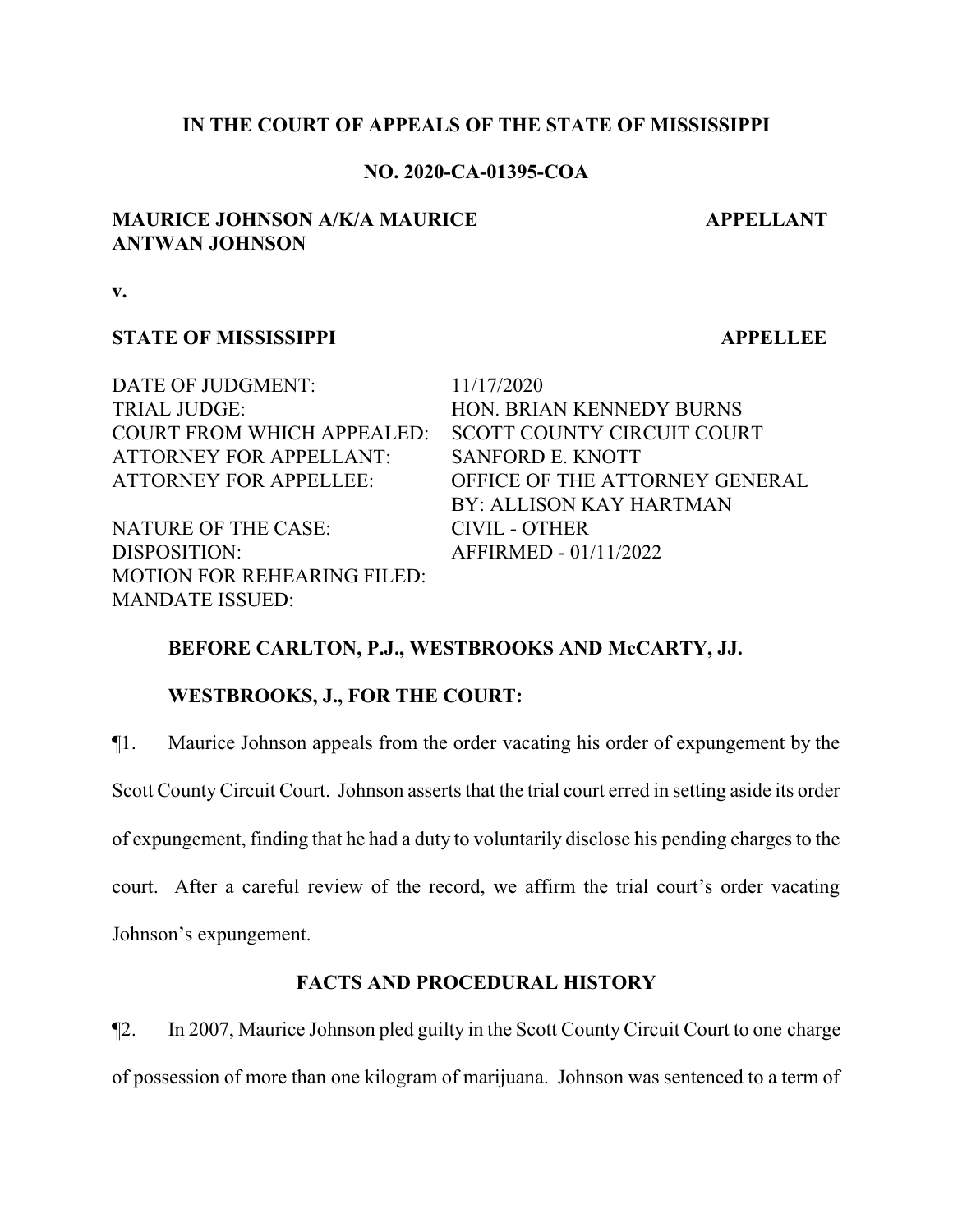eight years in custody with five years suspended and three years to serve, with Johnson serving probation for the duration of the five suspended years. Neither party disputes that Johnson successfully served his time and met all terms and conditions for the 2007 sentence without incident.

¶3. In 2018, a Scott County grand jury indicted Johnson for the charge of selling methamphetamine, as a second-time drug offender, which made himeligible for an enhanced penalty.<sup>1</sup> The State noted that after multiple continuances at the request of the prior counsel of record, Attorney Sanford Knott entered his appearance in the case on February 3, 2020. Knott promptly filed a petition for an expungement of the 2007 marijuana possession on March 10, 2020. He also supplied the trial court with a proposed order of expungement. Knott asserts he sent a copy of both the petition for expungement and proposed order to the State as well. The State disputes it received a copy of the proposed order but acknowledges receipt of the petition for expungement on March 16, 2020. Although the petition included a request for a hearing, no hearing took place in the matter.

¶4. On May 31, 2020, the trial judge signed the order of expungement Knott supplied after over two months had passed with no response from the State. However, the expungement order itself was not actually filed by the Scott County Circuit Clerk until

<sup>&</sup>lt;sup>1</sup> The State indicated in its motion to set aside Johnson's expungement that Johnson was again arrested in 2020 by the Scott County Sheriff's Department and the Mississippi Bureau of Narcotics for three additional charges of conspiracy to possess controlled substances, which Johnson did not deny in his filings. However, the State does not make clear when in 2020 the arrest occurred and does not back up this assertation with documentation, making it impossible to know where on the timeline of events the arrest occurred. The State does allege, however, that Knott knew of the arrest prior to his mailing the order of expungement for filing on October 12, 2020.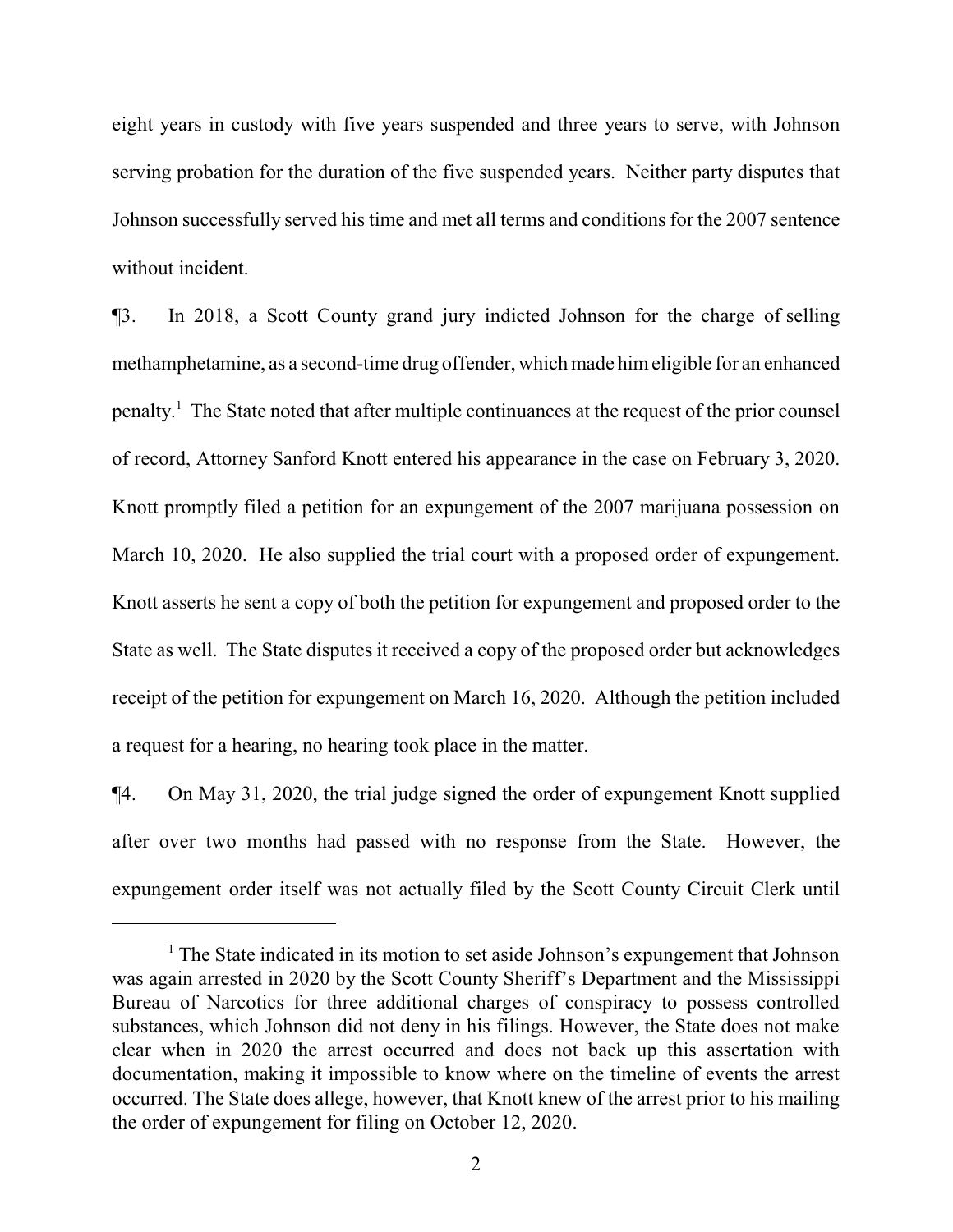October 15, 2020, the day after the State filed its motion to set aside the expungement order.<sup>2</sup> According to the State, Knott filed the expungement order with the clerk only after communications with the State, which expressed its opposition to the petition. But by then, the expungement order presumably had already been signed by the trial judge. The State's October 14, 2020 motion to set aside the expungement order was made pursuant to Rule  $60(b)(1)$  and Rule  $60(b)(6)$  of the Mississippi Rules of Civil Procedure, which allow a judge to relieve a party from a final judgment or order for "(1) fraud, misrepresentation, or other misconduct of an adverse party" or (6) any other reason justifying relief from the judgment." M.R.C.P. 60(b)(1), (6).

¶5. Upon receiving the motion to set aside the order of expungement, the trial court immediately ordered a hearing on the matter. At the hearing on November 9, 2020, both parties seemed to agree upon the facts. But while the State characterized Knott's behavior as a misrepresentation in order to gain an advantage in another criminal action, Knott expressed his adherence to the law as written. The trial judge stated he believed that Knott was "an honorable attorney," and the judge further stated that he decided not "to completely label [Knott's behavior] as an utter misrepresentation." The judge then acknowledged that Knott's behavior "toes the line, if not goes a little bit over the line of gamesmanship." In

<sup>&</sup>lt;sup>2</sup> Under the Mississippi Rules of Civil Procedure, an order is not final until entered in the docket by the clerk. *Arrington v. Arrington*, 269 So. 3d 1265, 1268 (¶¶ 14-15) (Miss. Ct. App. 2018) (citing M.R.C.P. 58 & 79(a)). Because the State's motion to vacate the expungement was filed on October 14, 2020, and the order was not filed until the following day, the trial court still had the authority to amend its findings and the order of expungement sua sponte under Mississippi Rule of Civil Procedure 52(b). This process illustrates a different avenue the trial court could have taken in the present case to achieve an identical result.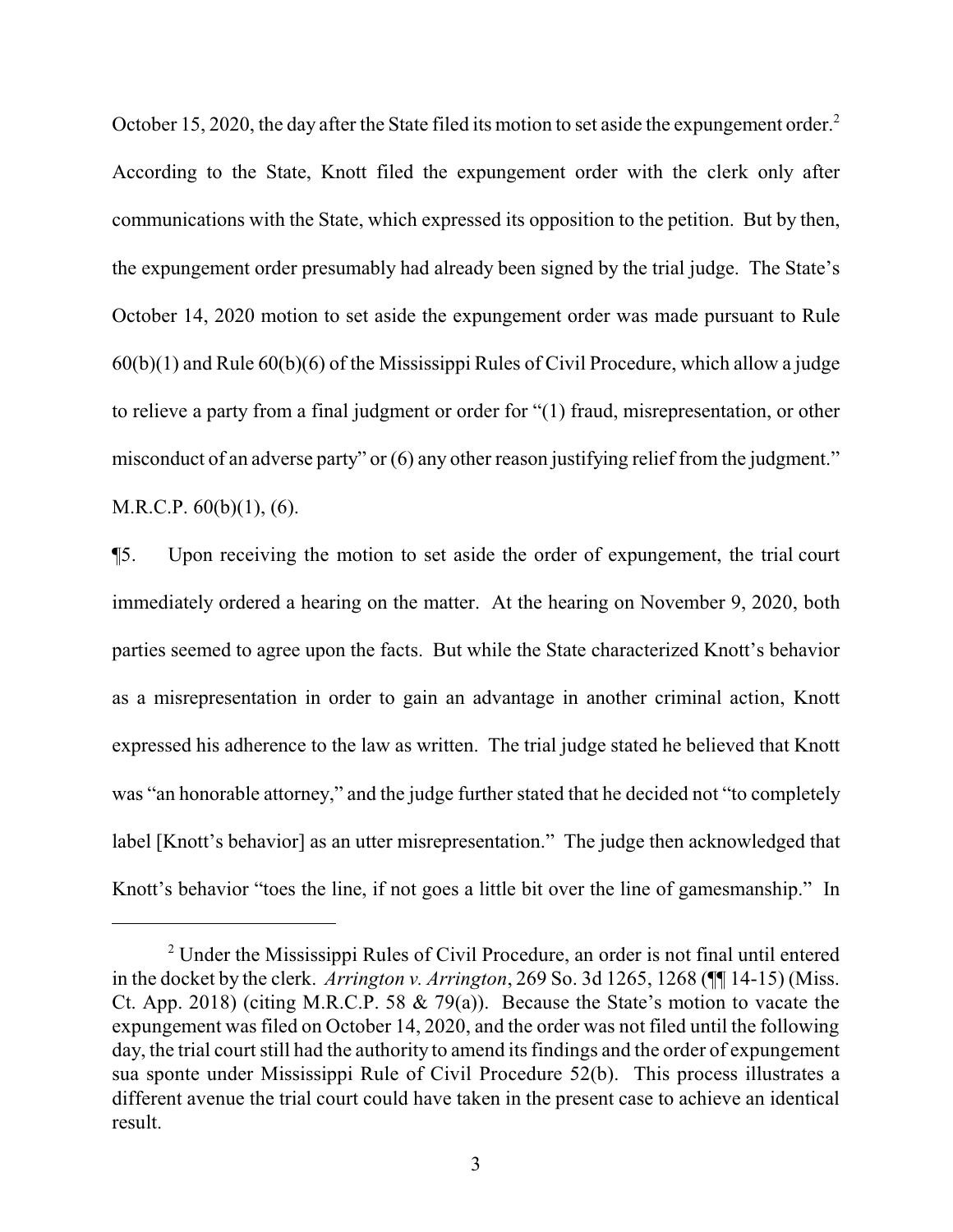closing, the trial judge found "that there was a duty to disclose to the Court that there [were] pending charges against Mr. Johnson" before ruling to set aside the order of expungement, and the judge directed the State to furnish the court with a copy of a proposed order. In the trial court's ensuing order, dated the same day as the hearing, the trial court specifically found that Johnson had a duty to disclose his pending felony charges, and the court set aside the prior order of expungement. Johnson subsequently appealed from the trial court's order setting aside the expungement on December 15, 2020.

### **STANDARD OF REVIEW**

¶6. "Motions that seek relief from judgment pursuant to Rule 60 . . . are addressed to the sound discretion of the trial court, and the only question asked on appeal is whether the trial court's ruling on such a motion amounts to an abuse of discretion." *Accredited Sur. & Cas. Co. v. Bolles*, 535 So. 2d 56, 58 (Miss. 1988) (citing *Stringfellow v. Stringfellow*, 451 So. 2d 219, 221 (Miss. 1984)).

#### **DISCUSSION**

¶7. Expungements are purely statutory in nature, with our Supreme Court holding that circuit courts lack inherent power to expunge criminal records unless statutorily authorized. *Robertson v. State*, 158 So. 3d 280, 281 (¶3) (Miss. 2015) (citing *Caldwell v. State*, 564 So. 2d 1371, 1373 (Miss. 1990)). Expungement is an act of legislative grace, and no common law right to expungement of criminal records exists. *Polk v. State*, 150 So. 3d 967, 968 (¶6) (Miss. 2014). Given these holdings, this Court must look to the language of Mississippi Code Annotated section 99-19-71 (Rev. 2020) for its analysis. Johnson sought and received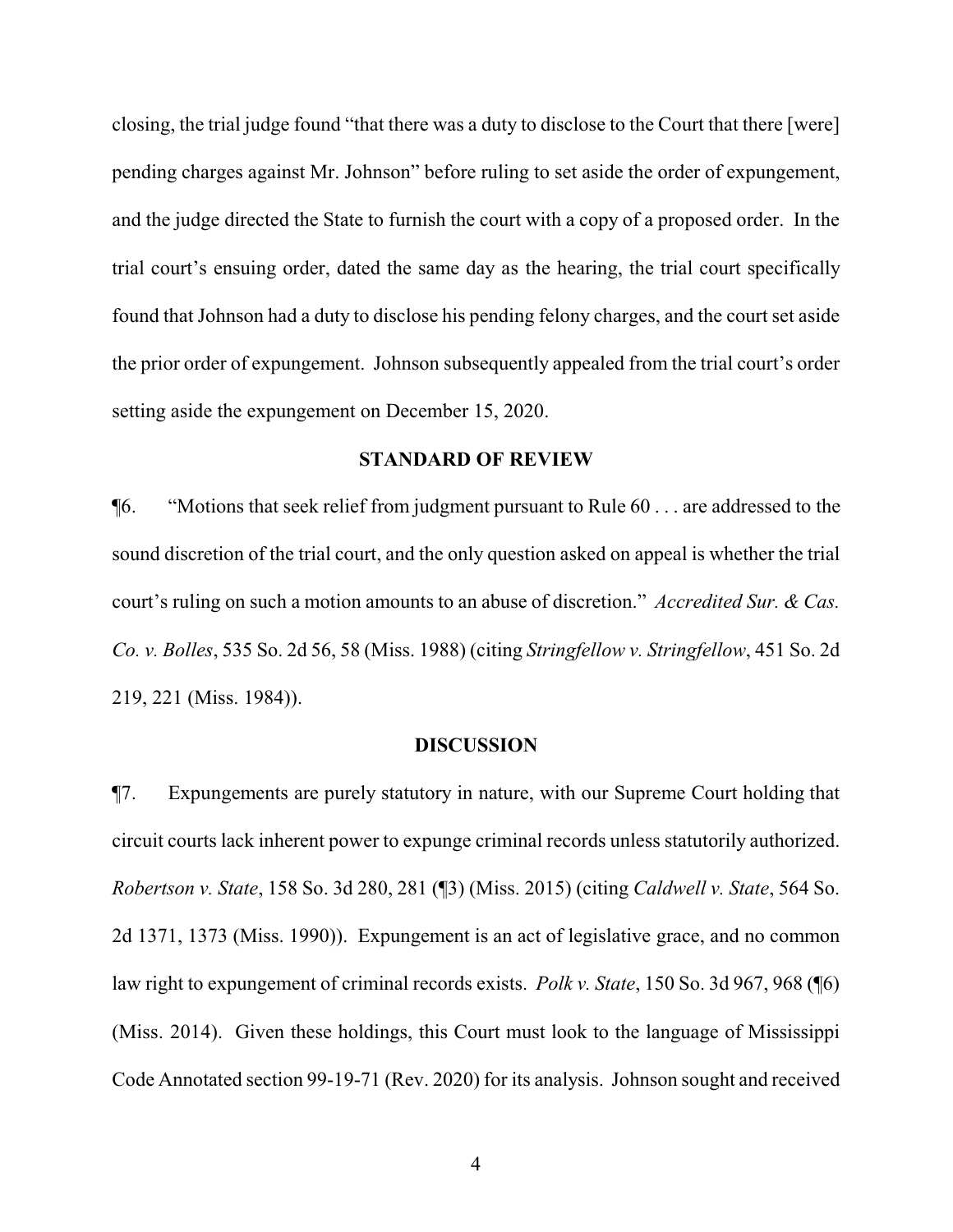an expungement under section 99-19-71(2)(a), which provides:

[A] person who has been convicted of a felony and who has paid all criminal fines and costs of court imposed in the sentence of conviction may petition the court in which the conviction was had for an order to expunge one (1) conviction from all public records five (5) years after the successful completion of all terms and conditions of the sentence for the conviction upon a hearing as determined in the discretion of the court[.]

¶8. Section 99-19-71(2)(b), which sets forth the requirements a petitioner must follow to

expunge a felony conviction such as Johnson's, reads as follows:

The petitioner shall give ten (10) days' written notice to the district attorney before any hearing on the petition. In all cases, the court wherein the petition is filed may grant the petition if the court determines, on the record or in writing, that the applicant is rehabilitated from the offense which is the subject of the petition. In those cases where the court denies the petition, the findings of the court in this respect shall be identified specifically and not generally.

¶9. Here, Johnson followed the letter of the law. He gave a copy of the petition to the

State. The State had seventy-six days to oppose the expungement petition from the time it received a copy of Johnson's petition in the mail and when the petition was signed by the trial judge, and the State did not. Even so, Johnson had an indictment pending for over two years in the same circuit court that he sought his expungement in, which undermines any showing of rehabilitation he may have made.

¶10. It must be observed that the purpose of the expungement statutes is to promote rehabilitation and allow rehabilitated persons to move on with their lives—not to prevent sentencing enhancements. *See Fleming v. State*, 97 So. 3d 1234, 1237 (¶10) (Miss. Ct. App. 2011). It must also be observed that under section 99-19-71(2)(b), a petitioner is not entitled to an expungement. This is in contrast to expungement petitions filed after an acquittal, case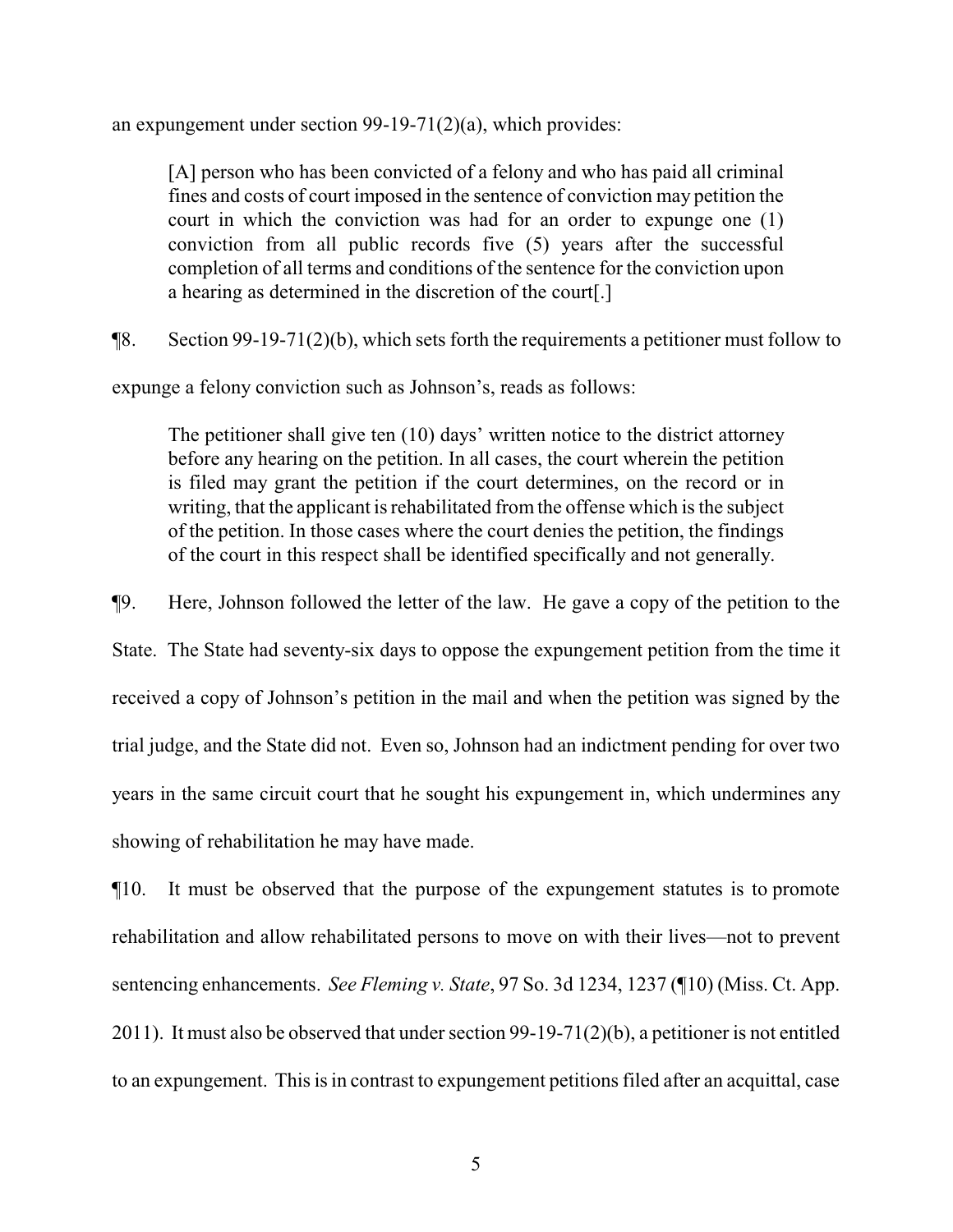dismissal, or by those whose charges were dropped. *See* Miss. Code Ann. § 99-19-71(4); *id*. § 21-23-7(13) (Supp. 2021). Instead, expungements under section 99-19-71(2)(b) are discretionary. In this case nothing entitles Johnson to an expungement. Johnson already had been indicted with the potential enhanced-sentencing penalty for two years before the filing of his expungement. He is not a petitioner who was recently arrested or indicted and who may petition the court to use its discretion in his favor. There was nothing in this instance to prevent the trial court from using its discretion under the Mississippi Rules of Civil Procedure to vacate its prior order.

¶11. Under Rule 61 of the Mississippi Rules of Civil Procedure, "[t]he court at every stage of the proceeding must disregard any error or defect in the proceeding which does not affect the substantial rights of the parties." M.R.C.P. 61. In *Accredited Surety*, our Supreme Court found that a motion brought under Rule 60(b)(2) could properly be upheld under Rule 60(b)(6) as "any other reason justifying relief." *Accredited Sur*., 535 So. 2d at 60. The Supreme Court reasoned that even though the trial court did not make any express findings under Rule 60(b)(6), because Rule 60(b)(6) is "a grand reservoir of equitable power to do justice in a particular case when relief is not warranted by the preceding clauses . . . or when it is uncertain that one or more of the preceding clauses afford relief," the "correct decision" was reached by the chancellor, who "did not transcend the boundaries of discretion." *Id*. In that case, the Supreme Court refused to disturb the order on appeal. *Id*.

 $\P$ 12. Similarly, in our case the "correct decision" has been reached under Rule  $60(b)(6)$ even though the trial court did not make express findings under that rule. In the present case,